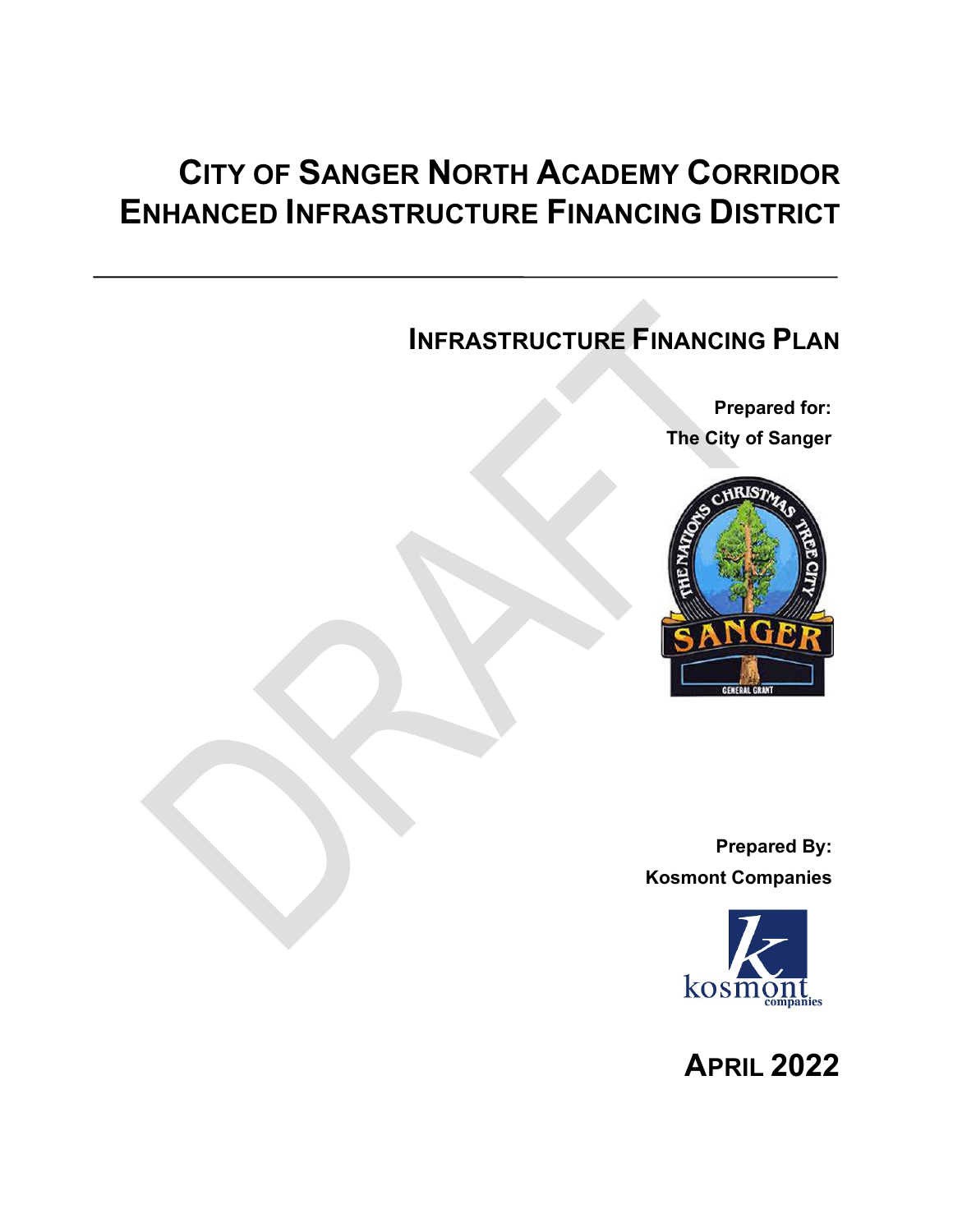## **Table of Contents**

| <b>Section</b> |                                                                                 | Page |  |  |
|----------------|---------------------------------------------------------------------------------|------|--|--|
|                |                                                                                 |      |  |  |
| 2.0            |                                                                                 |      |  |  |
|                |                                                                                 |      |  |  |
|                |                                                                                 |      |  |  |
|                |                                                                                 |      |  |  |
|                |                                                                                 |      |  |  |
|                |                                                                                 |      |  |  |
|                | the contract of the contract of the contract of the contract of the contract of |      |  |  |

Index of Appendices:

Appendix A: Map of Boundaries of the Sanger EIFD

Appendix B: Legal Description of the Sanger EIFD

Appendix C: Projected Tax Increment Revenue Analysis

Appendix D: Fiscal Impact Analysis

Appendix E: City General Plan and North Academy Corridor Master Plan Envionmental Impact Report

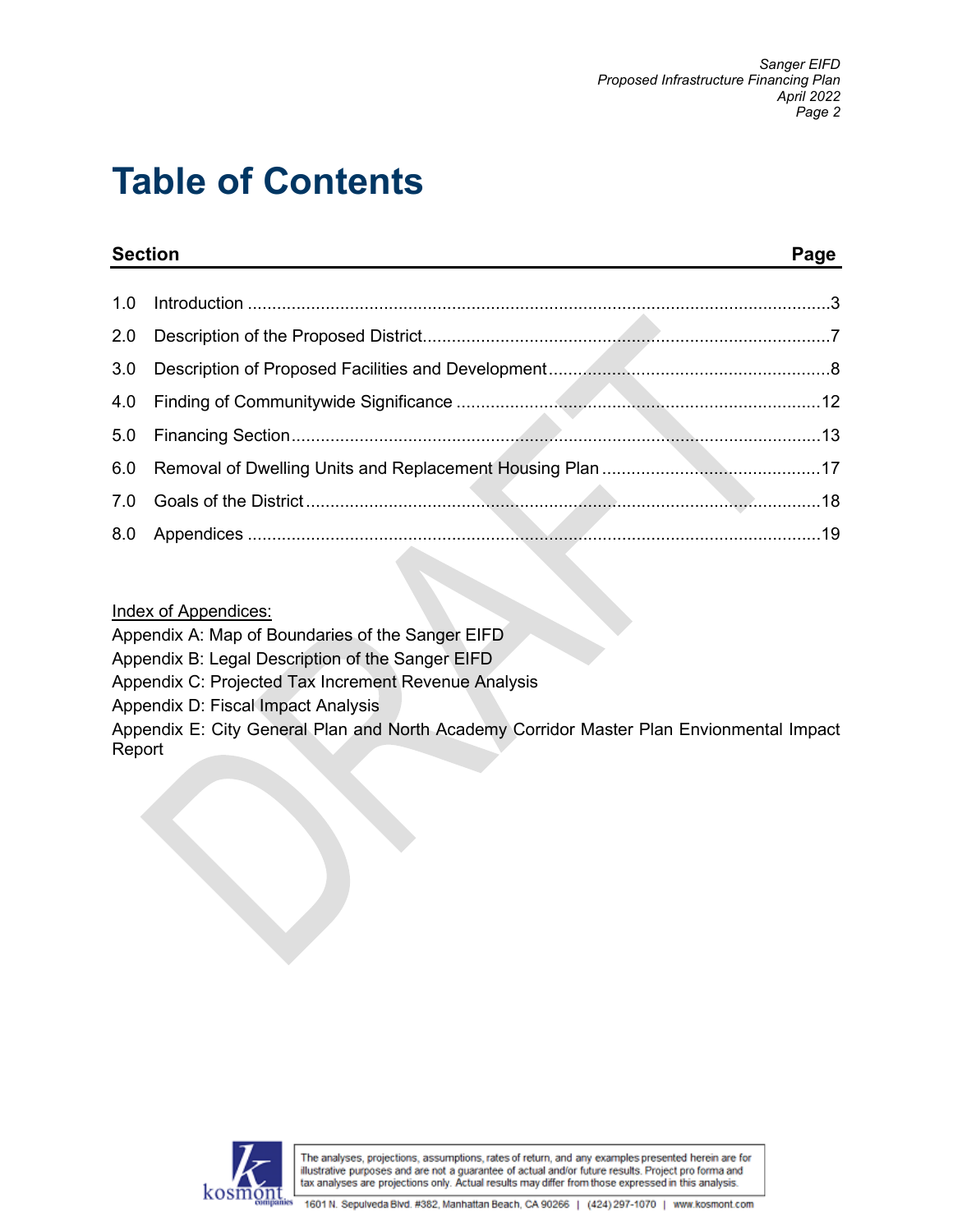### **1.0 Introduction**

### **1.1 Background & Purpose**

**Background.** Pursuant to its Resolution No. 2021-67, which was adopted by the City Council of the City of Sanger on November 18, 2021 (the "Resolution of Intention") and Part 1 of Division 2 of Title 5 of the California Government Code (the "EIFD Law"), the City Council of the City of Sanger (the "City") declared its intention to establish the Sanger North Academy Corridor Enhanced Infrastructure Financing District ("Sanger EIFD" or "District"). Pursuant to the same Resolution No. 2021-67, which was adopted by the City Council on November 18, 2021, the City Council of the City established the Sanger EIFD Public Financing Authority ("PFA") as the governing body of the Sanger EIFD.

At its inaugural meeting on March 29, 2022, the PFA directed its Executive Director, who is the City Manager of the City, to work with staff and consultant Kosmont Companies to prepare an infrastructure financing plan ("IFP") for the Sanger EIFD.

*Purpose of the Sanger EIFD.* The Sanger EIFD is intended to serve as a catalyst for private sector investment and critical public infrastructure with transformative potential for the Sanger EIFD area and the City as a whole. The Sanger EIFD encompasses approximately 280 acres of land, representing approximately 7.0% of the City in terms of acreage. The Sanger EIFD includes a contiguous area of largely undeveloped or underdeveloped parcels with significant potential for new development and/or rehabilitation. These areas were chosen based on their capacity to benefit from catalytic infrastructure improvements with communitywide significance and regional benefit.

### **1.2 Contents and Overview of this Infrastructure Financing Plan ("IFP")**

Pursuant to Government Code Sections 53398.59 through 53398.74, this IFP includes the following information:

- a) A map and legal description of the District, included herein as Appendix A and Appendix B, respectively.
- b) A description of the public facilities and other forms of development or financial assistance that is proposed in the area of the District, including those to be provided by the private sector, those to be provided by governmental entities without assistance from the District, those public improvements and facilities to be financed with assistance from the proposed District, and those to be provided jointly. The description includes the proposed location,

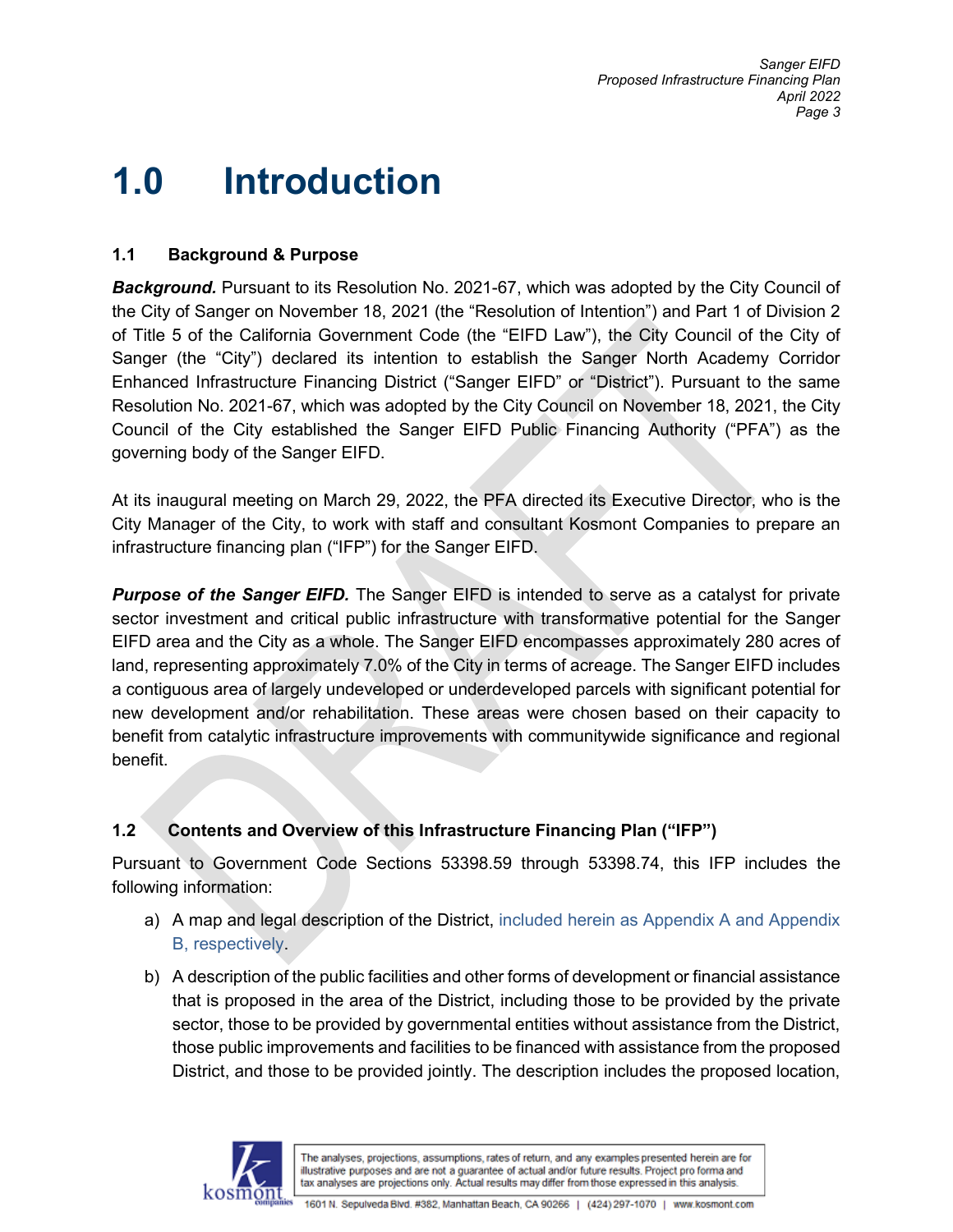timing, and costs of the development and financial assistance. This information is included in Section 3 of this IFP.

- c) A finding that the development and financial assistance are of communitywide significance and provide significant benefits to an area larger than the area of the District. This information is included in Section 4 of this IFP.
- d) A financing section (included in Section 5 of this IFP), which contains all of the following information:
	- 1) A specification of the maximum portion of the incremental tax revenue of the City proposed to be committed to the District for each year during which the District will receive incremental tax revenue. The portion may change over time. As detailed further in Section 5.1 and Table 3 of this IFP, The maximum portion of the City's property tax increment to be committed to the District will be 100% throughout the duration of the District lifetime, which is projected to be forty-five (45) years from the date on which the issuance of bonds is approved by the PFA.
	- 2) A projection of the amount of tax revenues expected to be received by the District in each year during which the District will receive tax revenues. Section 5.2 and Table 3 of this IFP includes a projection of tax revenues to be received by the District by year over the course of the District's lifetime, as described in the previous paragraph. These projections are based on research and analysis of available data at the time of IFP preparation for purposes of illustration. Actual results may differ from those expressed in this document. Appendix C provides additional detail for the projected revenue analysis. See paragraph 5 below for the Sanger EIFD termination date.
	- 3) A plan for financing the public facilities to be assisted by the District, including a detailed description of any intention to incur debt. Section 5.3 of this IFP includes a plan for financing the public facilities to be assisted by the District. The PFA intends to incur debt only when it is financially prudent to do so. It is estimated at this time that the Sanger EIFD will provide funding for approximately \$27 million (in present value dollars) of public improvement costs from a combination of tax increment bond or loan proceeds (multiple issuances may be necessary) and "pay-as-you-go" tax increment funding over the District lifetime.
	- 4) A limit on the total number of dollars of taxes that may be allocated to the District pursuant to the plan. The total number of dollars of taxes that may be allocated to the District shall not exceed \$135,000,000 in nominal dollars.
	- 5) A date on which the District will cease to exist, by which time all tax allocation to the district will end. The date shall not be more than 45 years from the date on which the issuance of bonds is approved pursuant to subdivision (a) of Section 53398.81, or the issuance of a loan is approved by the governing board of a local

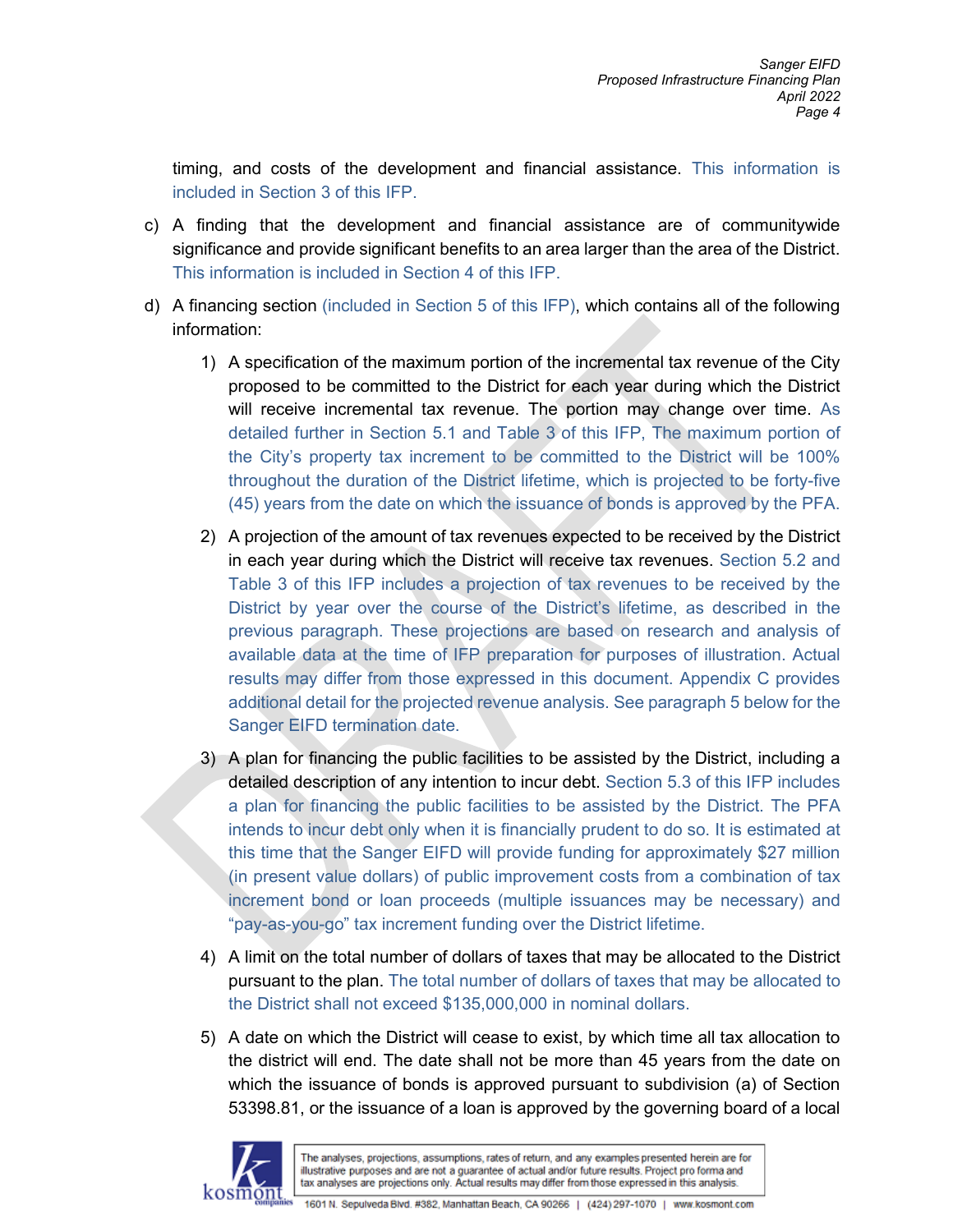agency pursuant to Section 53398.87. The District will cease to exist on the earlier of: (i) forty-five (45) years from the date on which the issuance of bonds is approved by the PFA, or (ii) June 30, 2099. This IFP assumes that the District will be formed in Fiscal Year 2022-2023 and will begin receiving tax revenues in Fiscal Year 2023-2024.

- 6) An analysis of the costs to the City of providing facilities and services to the area of the District while the area is being developed and after the area is developed. The plan shall also include an analysis of the tax, fee, charge, and other revenues expected to be received by the City as a result of expected development in the area of the District. Appendix D to this IFP includes, as part of the Fiscal Impact Analysis, an analysis of the costs to the City for providing facilities and services to the area of the District. Appendix D also includes an analysis of the tax, fee, charge, and other revenues expected to be received by the City as a result of expected development in the area of the District. It is estimated that, at Year 30 of the District lifetime (assumed stabilized buildout of the District area), annual costs to the City will be approximately \$1.8 million, and annual revenues to the City will be approximately \$2.7 million.
- 7) An analysis of the projected fiscal impact of the District and the associated development upon the City. Appendix D to this IFP includes an analysis of the projected fiscal impact of the District and the associated development upon the City, as the only affected taxing entity that is contributing tax increment revenues to the District at this time. It is estimated that, at Year 30 of the District lifetime, the District area will generate an annual net fiscal surplus of approximately \$1.0 million to the City.
- 8) A plan for financing any potential costs that may be incurred by reimbursing a developer of a project that is both located entirely within the boundaries of that District and qualifies for the Transit Priority Project Program, pursuant to Section 65470, including any permit and affordable housing expenses related to the project. At this time, the PFA does not intend to finance any potential costs that may be incurred by reimbursing a developer of a project that is both located entirely within the boundaries of the District and qualifies for the Transit Priority Project Program, pursuant to Section 65470.
- e) If any dwelling units within the territory of the District are proposed to be removed or destroyed in the course of public works construction within the area of the district or private development within the area of the district that is subject to a written agreement with the District or that is financed in whole or in part by the District, a plan providing for replacement of those units and relocation of those persons or families consistent with the requirements of Section 53398.56. The PFA does not anticipate that any housing units will be removed as a result of any project identified in this IFP. However, if any relocation

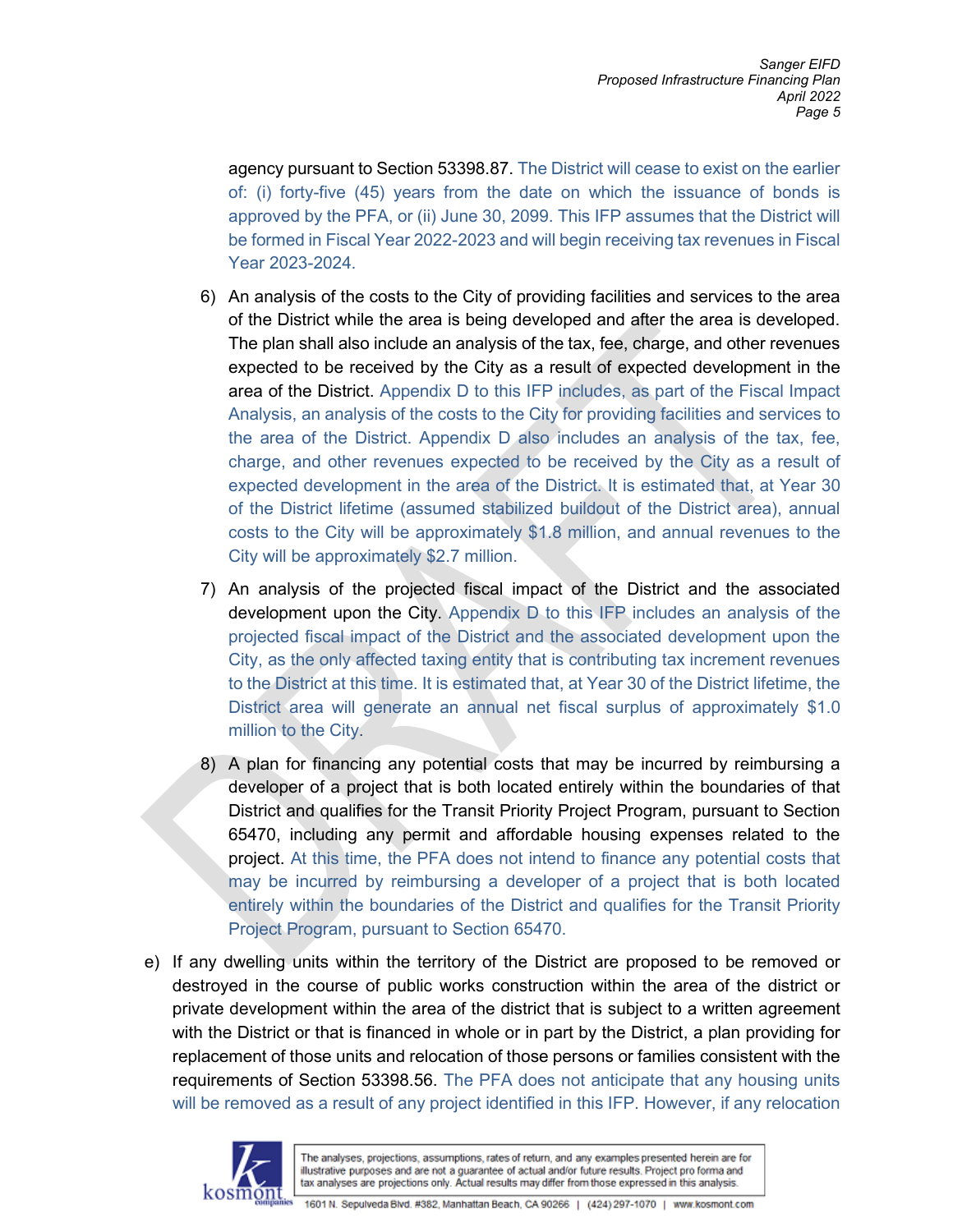of dwelling units is deemed to be required in the future for a project financed by the District, the PFA will comply with the requirements of Government Code Section 53398.56.

f) The goals the District proposes to achieve for each project financed pursuant to Section 53398.52. Section 7 of this IFP summarizes the goals of each project to be financed by the District.

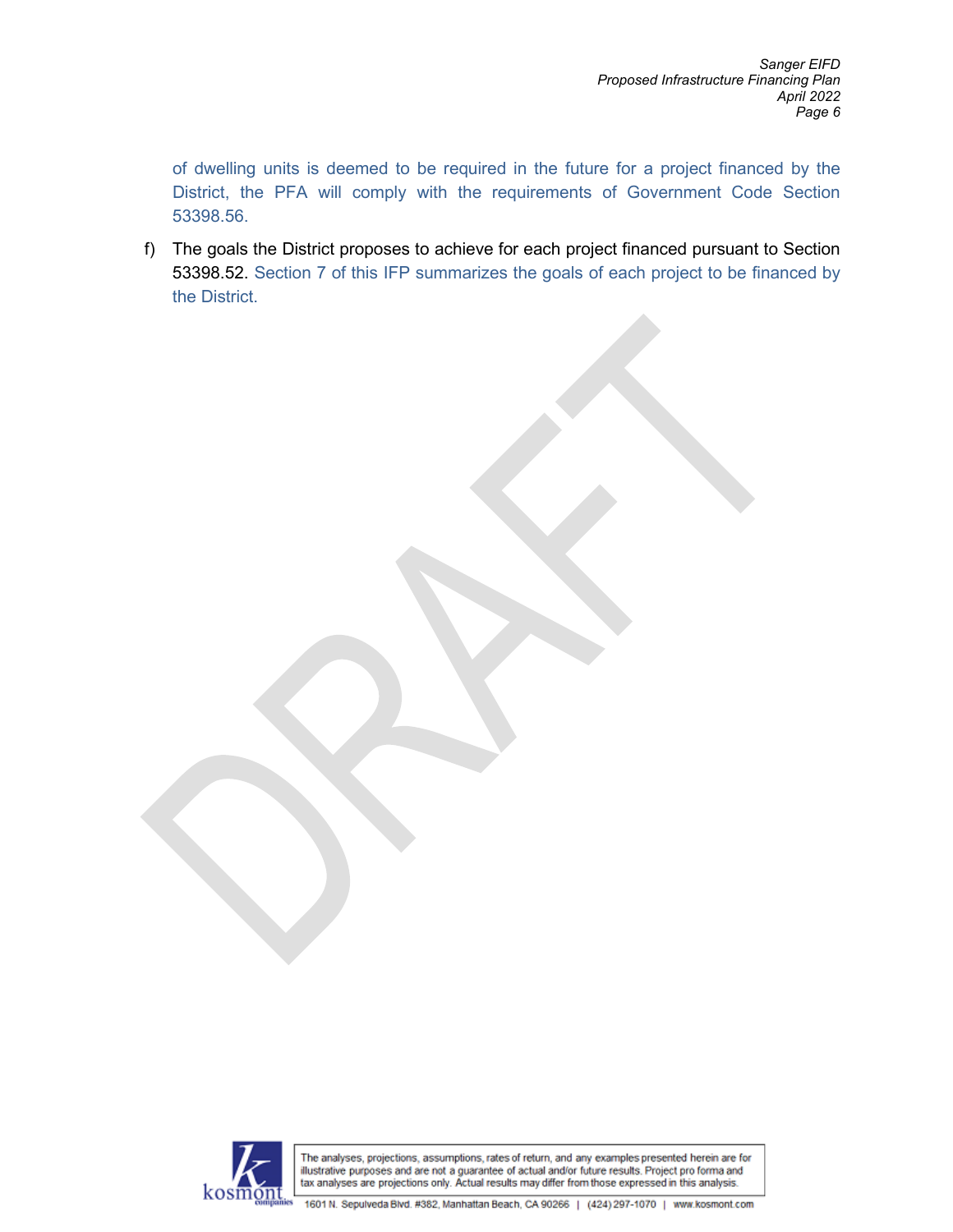# **2.0 Description of the Proposed District**

The Sanger EIFD encompasses approximately 280 acres of land, representing approximately 7.0% of the City in terms of acreage. The Sanger EIFD includes a contiguous area of largely undeveloped or underdeveloped parcels with significant potential for new development and/or rehabilitation. These areas were chosen based on their capacity to benefit from catalytic infrastructure improvements with communitywide significance and regional benefit.

Land use designations in the District primarily include commercial, mixed-use, and several public use parcels. Appendix A includes a map of the proposed District, and Appendix B is a legal description of the District.

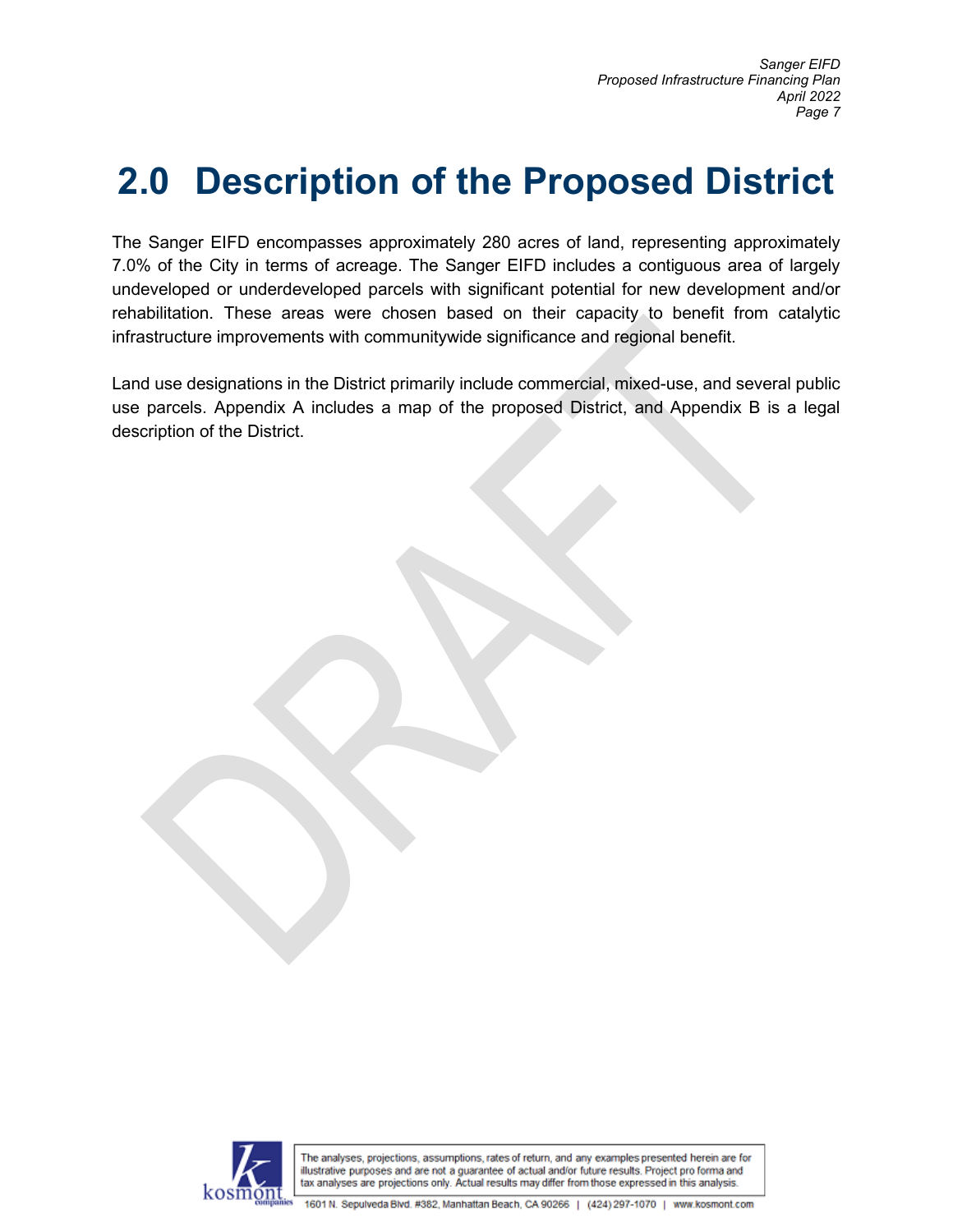### **3.0 Description of Proposed Facilities and Development**

### **3.1 Anticipated Future Private Development**

Anticipated future private development within the Sanger EIFD is summarized in Table 1 below, with greater detail provided in Appendix C. Buildout and absorption of these land uses are forecasted in the first 30 years of the District lifetime. These development assumptions are within the range anticipated in the North Academy Corridor Master Plan.

| <b>Development Type</b> | <b>SF / Units</b> | AV Per SF / Unit   | <b>Estimated AV</b> |
|-------------------------|-------------------|--------------------|---------------------|
| Commercial / Retail     | 358,094 SF        | \$225 PSF          | \$81 million        |
| Commercial / Office     | 414,930 SF        | \$195 PSF          | \$81 million        |
| Hotel                   | 135 rooms         | \$175,000 per room | \$24 million        |
| Residential             | 215 units         | \$500,000 per unit | \$108 million       |
| <b>Estimated Total</b>  |                   |                    | \$293 million       |

*Table 1: Anticipated Future Private Development*

Source: City of Sanger North Academy Corridor Master Plan, CoStar Property (2022)

#### **3.2 Public Facilities to be Financed with Assistance from the Sanger EIFD**

The EIFD Law authorizes the Sanger EIFD to finance the purchase, construction, expansion, improvement, seismic retrofit, or rehabilitation of any real or other tangible property with an estimated useful life of 15 years or longer, if they are of communitywide significance and provide significant benefits to the Sanger EIFD or the surrounding community.

The PFA intends to utilize the District to fund infrastructure projects of communitywide significance that provide significant benefits to the region over the District lifetime. Table 2 identifies the targeted infrastructure improvements to receive EIFD funding over the District's lifetime, based on information available to the PFA at this time.

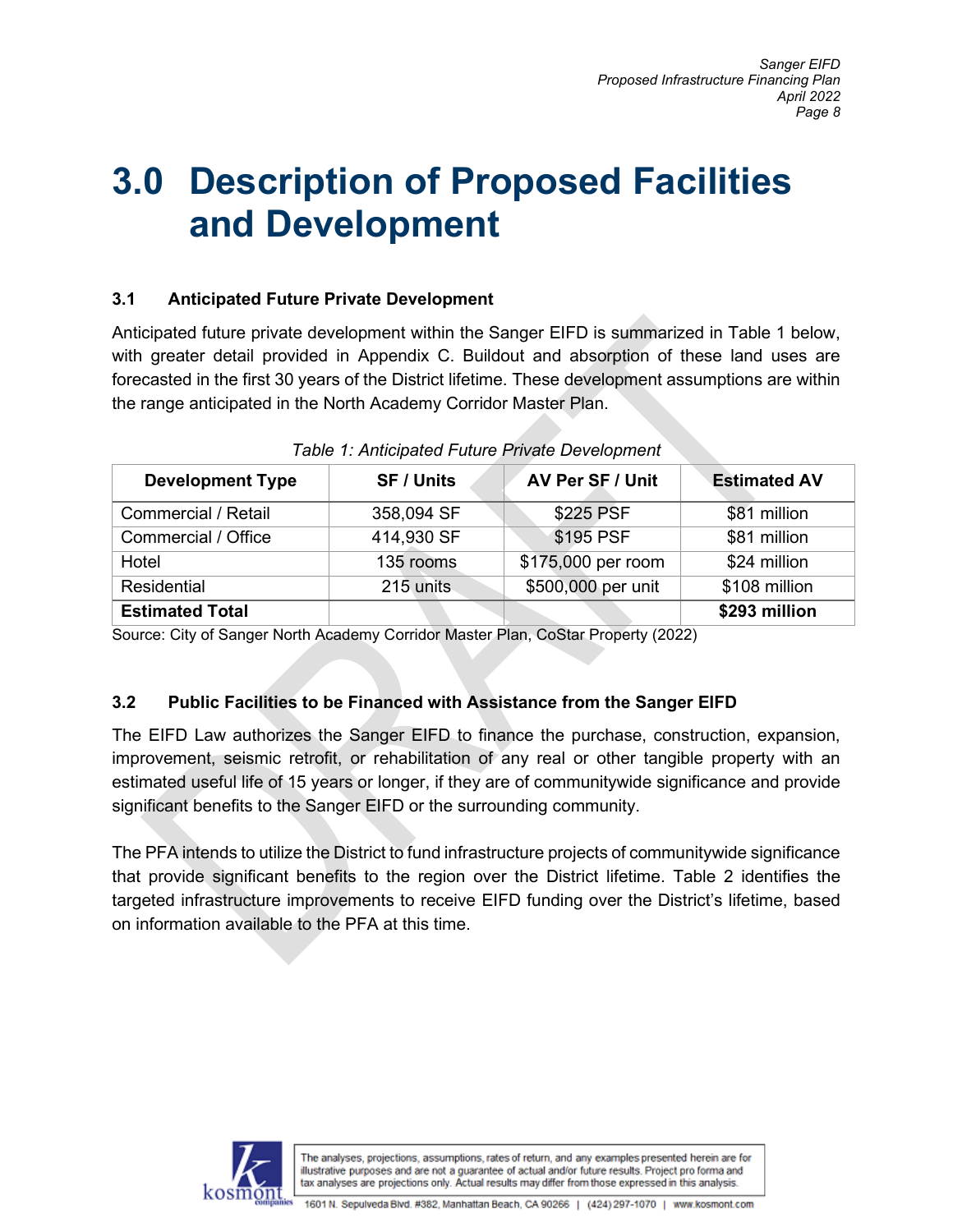| # | <b>PROJECT</b>                                                                                                                                             | <b>ESTIMATED</b><br><b>COST</b> | <b>ESTIMATED</b><br><b>TIMING</b> |
|---|------------------------------------------------------------------------------------------------------------------------------------------------------------|---------------------------------|-----------------------------------|
|   | Water and sewer, and other utility infrastructure,<br>including potential contribution to sewage treatment<br>plant upgrades)                              |                                 |                                   |
| 2 | Parks, open space, and other recreational<br>infrastructure, including potential related land<br>acquisition costs and future ongoing maintenance<br>costs | \$20-40 million                 | 2025-2035                         |

#### *Table 2: Potential Priority Projects for Receipt of EIFD Funding*

Additional expenditures by the Sanger EIFD, including any use of potential future EIFD bond proceeds, will be subject to approval by the PFA. Eligible expenditures in accordance with Government Code sections 53398.52 and 53398.56 include the purchase, construction, expansion, improvement, seismic retrofit, or rehabilitation of any real or other tangible property with an estimated useful life of 15 years or longer and are projects of communitywide significance that provide significant benefits to the district or the surrounding community. The Sanger EIFD may also finance the ongoing or capitalized costs to maintain public capital facilities financed in whole or in part by the Sanger EIFD. Facilities funded may be located outside the boundaries of the Sanger EIFD, as long as they have a tangible connection to the work of the Sanger EIFD. The Sanger EIFD will also finance planning and design activities that are directly related to the purchase, construction, expansion, or rehabilitation of these projects. Projects financed by the Sanger EIFD may include, but not be limited to, all of the following:

- Highways, interchanges, and ramps;
- Bridges;
- Arterial streets;
- Parking facilities;
- Transit facilities;
- Parks, recreational facilities, and open space;
- Sewage treatment and water reclamation plants and interceptor pipes;
- Facilities for the collection and treatment of water for urban uses;
- Facilities for the transfer and disposal of solid waste, including transfer stations and vehicles;
- Storm water conveyance and collection facilities;
- Flood control levees and dams, retention basins, and drainage channels;
- Child care facilities;
- Libraries;
- Broadband and telecommunications infrastructure;
- Sidewalks and streetscape improvements;
- Bicycle lanes and paths;
- Public art;

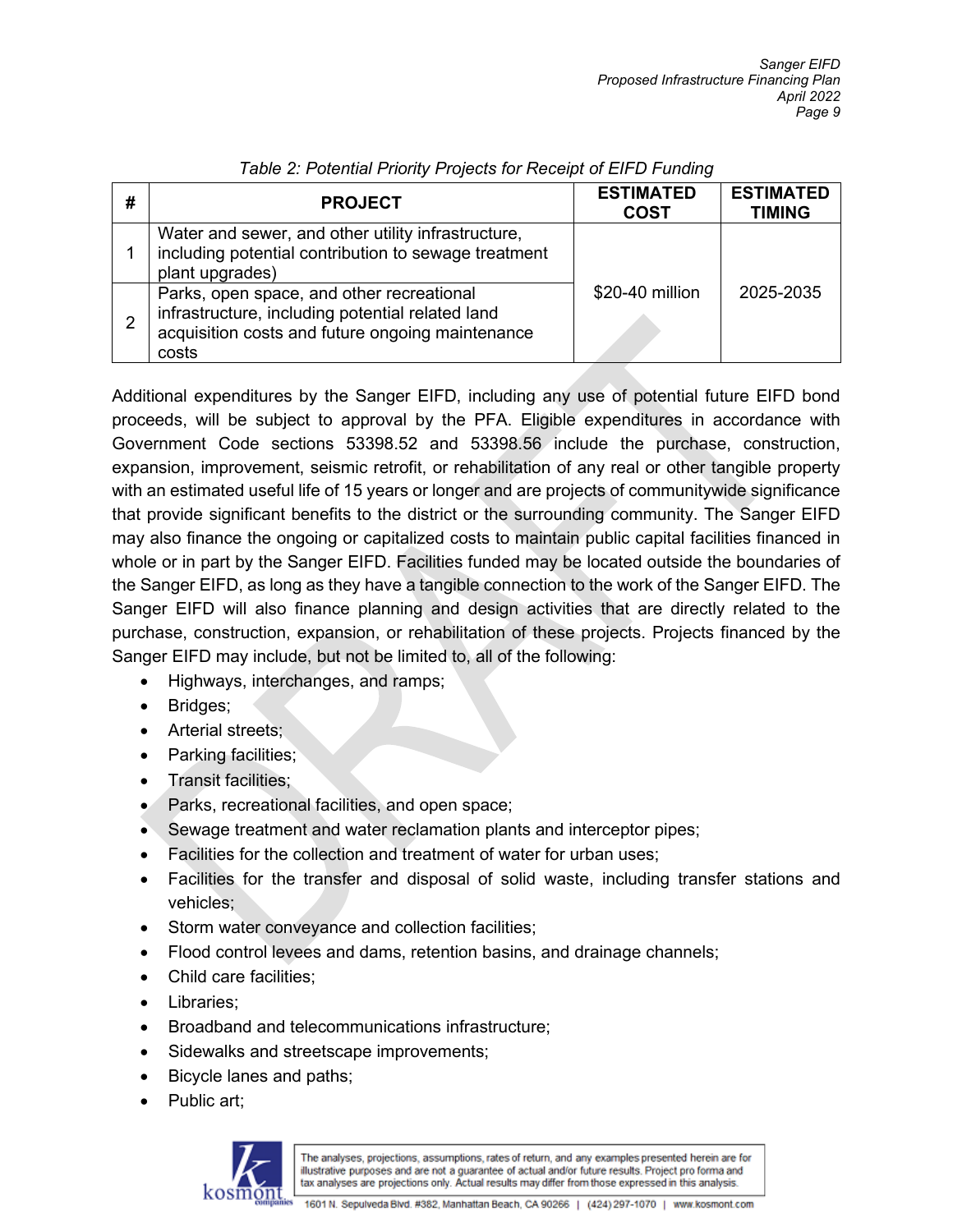- Corporation yards;
- Police facilities;
- Brownfield restoration and other environmental mitigation;
- Affordable housing as authorized under the EIFD Law;
- Projects that implement a sustainable communities strategy and transit priority projects;
- Acquisition, construction, or repair of industrial structures for private use;
- Acquisition, construction, or repair of commercial structures by the small business occupant of such structures, if such acquisition, construction, or repair is for purposes of fostering economic recovery from the COVID-19 pandemic and of ensuring the long-term economic sustainability of small businesses;
- Projects that enable communities to adapt to the impacts of climate change, including, but not limited to, higher average temperatures, decreased air and water quality, the spread of infectious and vector-borne diseases, other public health impacts, extreme weather events, sea level rise, flooding, heat waves, wildfires, and drought;
- Facilities in which nonprofit community organizations provide health, youth, homeless, and social services.

Other Expenses: In addition to the direct costs of the above facilities, the Sanger EIFD may finance the costs of planning and design work that is directly related to the purchase, construction, expansion or rehabilitation of property, including, but not limited to, the cost of environmental evaluation and engineering and surveying costs; environmental remediation costs; construction staking costs; utility relocation and demolition costs incidental to the construction of the facilities; costs of legal services; and costs of project/construction management.

In addition, the Sanger EIFD may finance any other expenses incidental to the formation, administration<sup>[1](#page-9-0)</sup> and implementation of the Sanger EIFD and to the construction, completion, inspection and acquisition of the authorized facilities, including, but not limited to, the costs of creation and administration of the Sanger EIFD; costs of issuance of bonds or other debt of the Sanger EIFD or of any other public agency (including a community facilities district) that finances authorized facilities, and payment of debt service thereon; financing costs of improvements incurred by developers until reimbursement for the costs of the improvements from the Sanger

<span id="page-9-0"></span><sup>1</sup> Administration costs refer to the actual or reasonably estimated costs directly related to the administration of the Sanger EIFD, including, but not limited to, the following: the costs of computing annual tax increment revenues and preparing the required annual reporting; the costs of allocation tax increment revenues (whether by the County, the City, or otherwise); the costs to the City, Sanger EIFD, or any designee thereof in complying with disclosure requirements; the costs associated with preparing required disclosure statements and responding to public inquiries regarding the Sanger EIFD; and the costs of the City, Sanger EIFD, or any designee thereof related to any appeal of the implementation of the Sanger EIFD. Administration costs shall also include amounts estimated or advanced by the City for any other administrative purposes, including, but not limited to, attorney's fees or any other expenses incidental to the implementation of the Sanger EIFD.

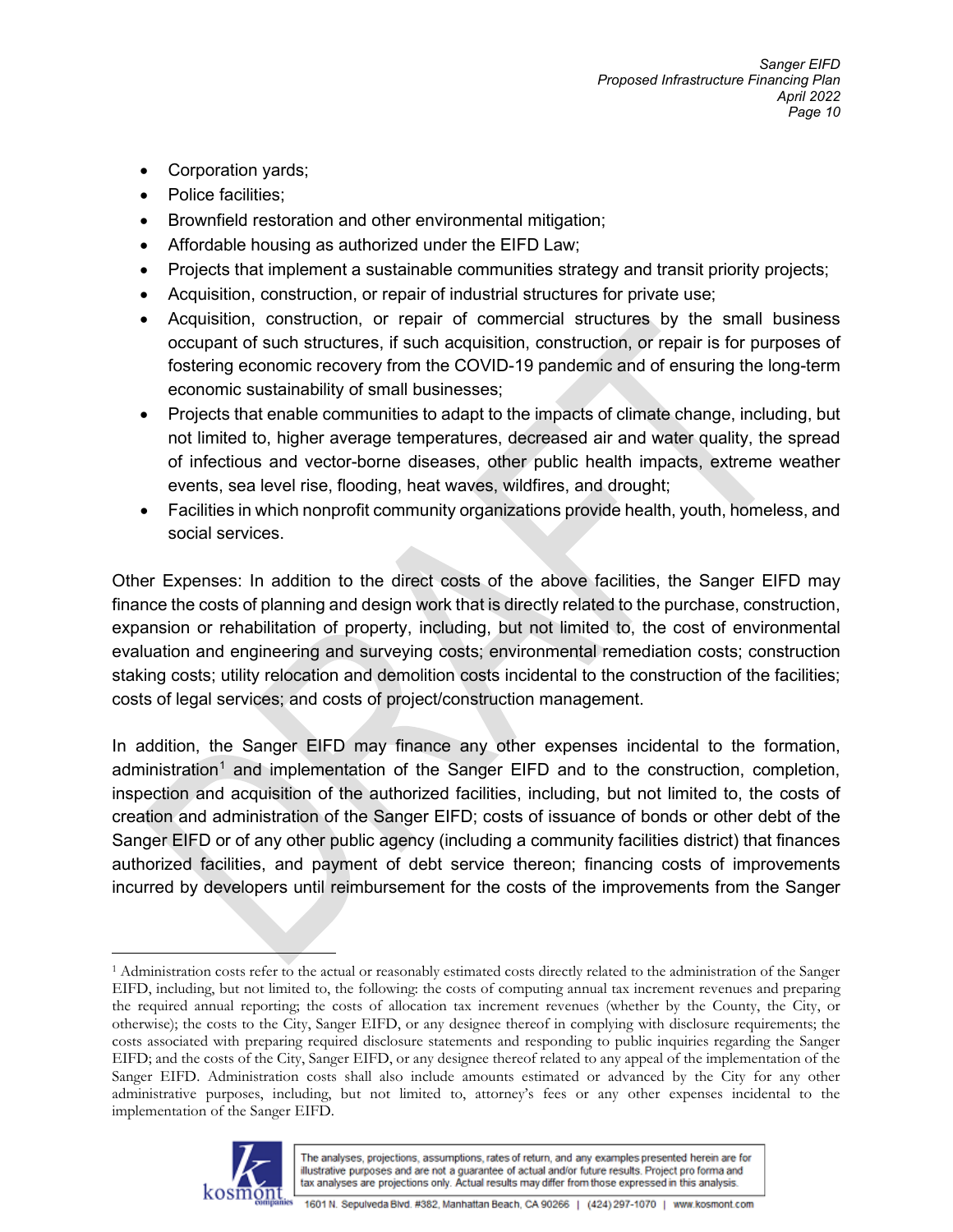EIFD; costs incurred by the City, Fire District, or the Sanger EIFD in connection with the division of taxes pursuant to Government Code section 53398.75; and legal costs.

Targeted improvements would conform to established guidelines in adopted planning documentation, such as the City General Plan.

The PFA intends to continue to identify, evaluate, and pursue additional funding sources and financing mechanisms aside from District tax increment to implement the improvements identified above, potentially including grant sources, complementary district formation (e.g., Mello-Roos Community Facilities District), impact fees, private sector investment incentivized by the formation of the Sanger EIFD itself, and/or other sources.

Private sector developers will be responsible for funding project-specific / fair-share / in-tract infrastructure. Some public facilities included in the Sanger EIFD area are anticipated to be provided by governmental entities without assistance from the District. There are no public facilities anticipated to be provided jointly by the private sector and governmental entities; however, it is possible that private sector developers may advance funding for improvements, and those advances may be partially reimbursed with EIFD proceeds. Such case-specific agreements would come before the PFA for approval at the appropriate time.

In accordance with Government Code Section 53398.69, the Sanger EIFD may expend up to 10 percent of any accrued tax increment in the first two years of the effective date of the Sanger EIFD on planning and dissemination of information to the residents within the Sanger EIFD boundaries about the IFP and planned activities to be funded by the Sanger EIFD, including reimbursement of the City's advanced funding of such eligible costs.

In addition, in accordance with Government Code Section 53398.76, costs incurred by the County of Fresno in connection with the division of taxes for the Sanger EIFD are eligible to be paid by the Sanger EIFD.

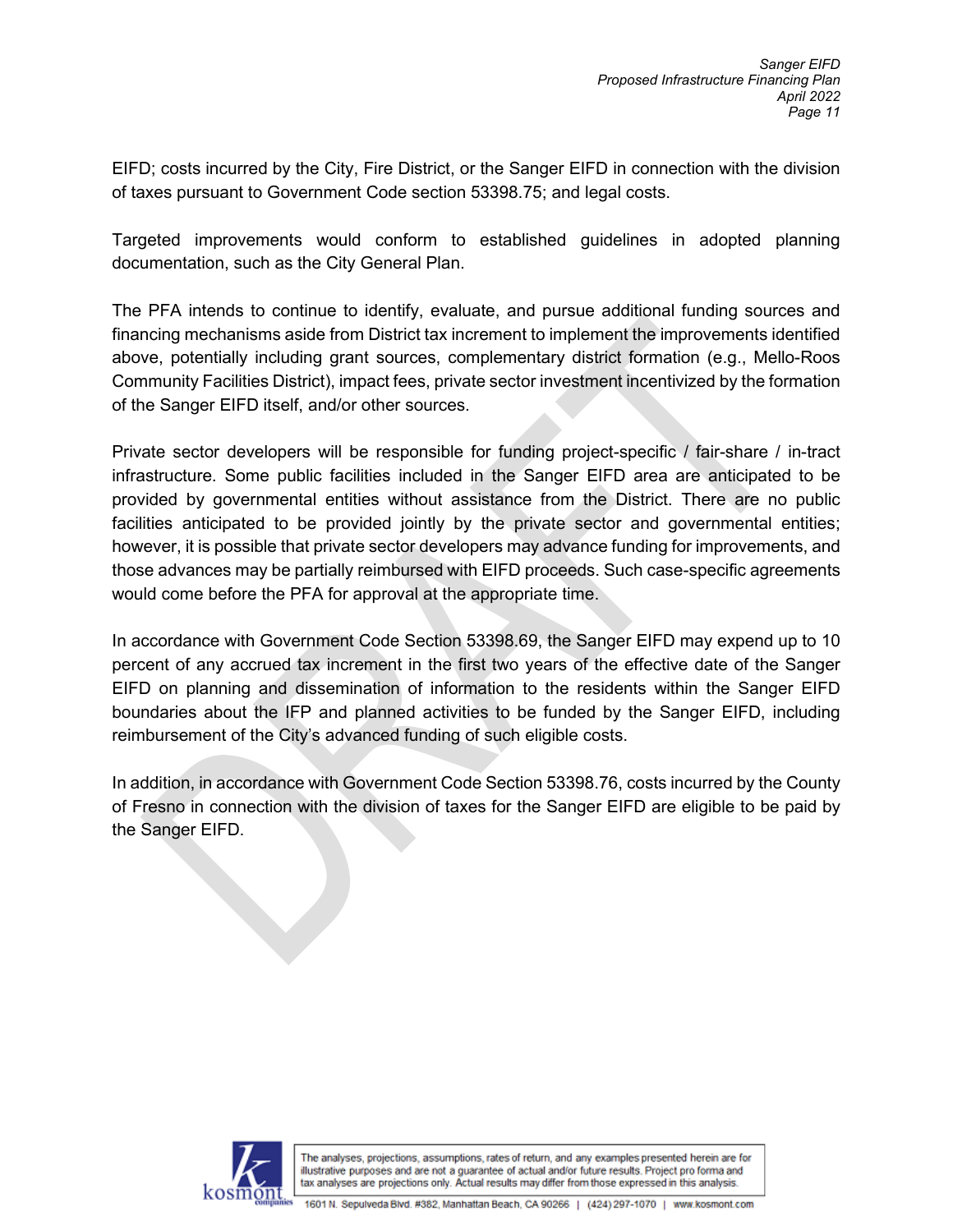# **4.0 Finding of Communitywide Significance**

Implementation of the District promotes the goals of and is consistent with the City's General Plan, facilitates implementation of regional connectivity through various modes of transportation, and provides the infrastructure foundation for the development of critically needed housing in the community and greater region. The District supports job creation, housing production, and improvement of quality of life.

Specific communitywide and regional benefits anticipated to be generated by the District include:

- Approx. \$15 million in net fiscal impact to the City over 50 years (on a present-value basis)
- Approx. 215 housing units within the District upon buildout and stabilization
- 3,461 direct, indirect, and induced temporary, construction-related job-years<sup>[2](#page-11-0)</sup> in the City and County, supporting \$219 million in total wages
- 2,171 direct, permanent jobs in the City upon buildout and stabilization
- 918 additional indirect and induced permanent jobs in the City and County (total of 3,088 direct, indirect, and induced jobs) upon buildout and stabilization, supporting \$144 million in wages
- \$484 million in economic output from construction in the City and County
- \$282 million in annual ongoing economic output in the City and County upon buildout and stabilization.

<span id="page-11-0"></span><sup>2</sup> A job-year is defined as one year of employment for one employee. Over a 30-year construction period, 6,922 job-years translates into approximately 231 annual average jobs.

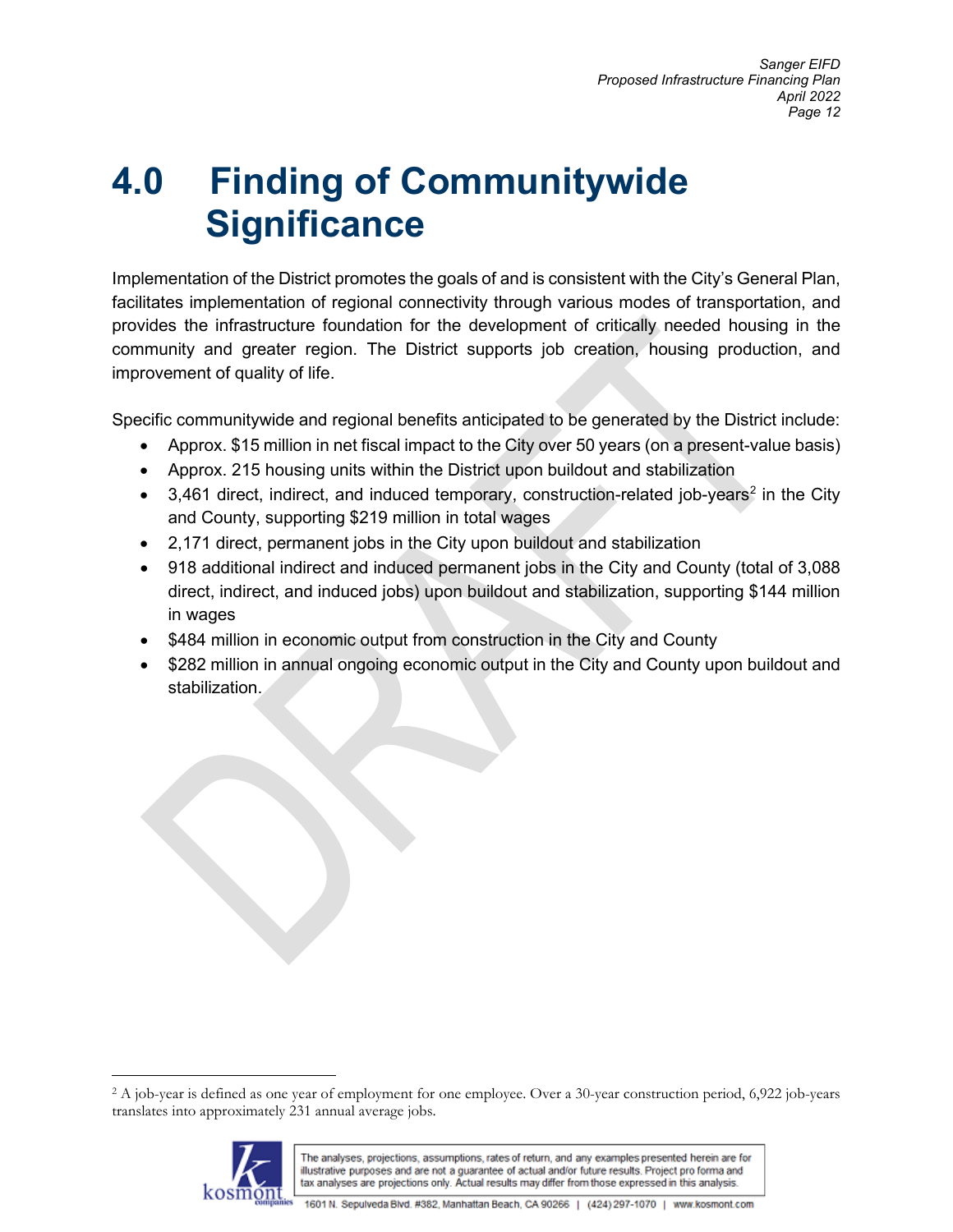# **5.0 Financing Section**

*Projections included in this IFP are based on research and analysis of available data at the time of IFP for purposes of planning and illustration. Actual results may differ from those expressed in this document.*

Aside from the City, no other taxing entity is allocating property tax increment to the District at this time. It is anticipated that property tax increment will be utilized on both a "pay-as-you-go" basis as well as security for tax increment bond issuance or loan acquisition.

**Definition of Tax Increment.** For purposes of clarity, the phrases "tax increment," "incremental property tax" and "incremental tax revenue", as used in this IFP and the EIFD Law, refer to the portion of future property tax revenue described in Section 53398.75(a)(2) of the EIFD Law, i.e., the difference between (A) and (B) in the following formula:

(A) the taxes that would be produced by the rate upon which the tax is levied each year during the term of the Sanger EIFD upon the total sum of the assessed value of the taxable property in the EIFD in each such year *minus*

(B) the taxes that would be produced by the rate upon which the tax is levied upon the total sum of the assessed value of the taxable property in the Sanger EIFD as shown upon the last equalized roll prior to the effective date of the resolution adopted pursuant to Section 53398.69 of the EIFD Law to create the Sanger EIFD.

In the case of the Sanger EIFD, the resolution adopted pursuant to Section 53398.69 was [is expected to be] adopted on August 23, 2022, and the last equalized roll prior to the effective date of that resolution is the roll for Fiscal Year 2022-2023. Fiscal Year 2022-23 is referred to as the "base year." The assessed value of the taxable property shown in such last equalized roll is approximately \$17.4 million. This value is referred to as the "base year value".

### **5.1 Maximum Portion of Incremental Tax Revenue Dedicated to the District**

The maximum portion of the City's property tax increment (including the incremental tax revenue described in the previous sentence) to be committed to the District will be 100% in each year throughout the District lifetime. As authorized in EIFD law, the PFA may revisit this percentage maximum at a future point in time, but any such revisions would be formulated such any existing agreements, debt service, or other outstanding obligations would not be affected (i.e., revisions would only pertain to new future agreements/obligations).

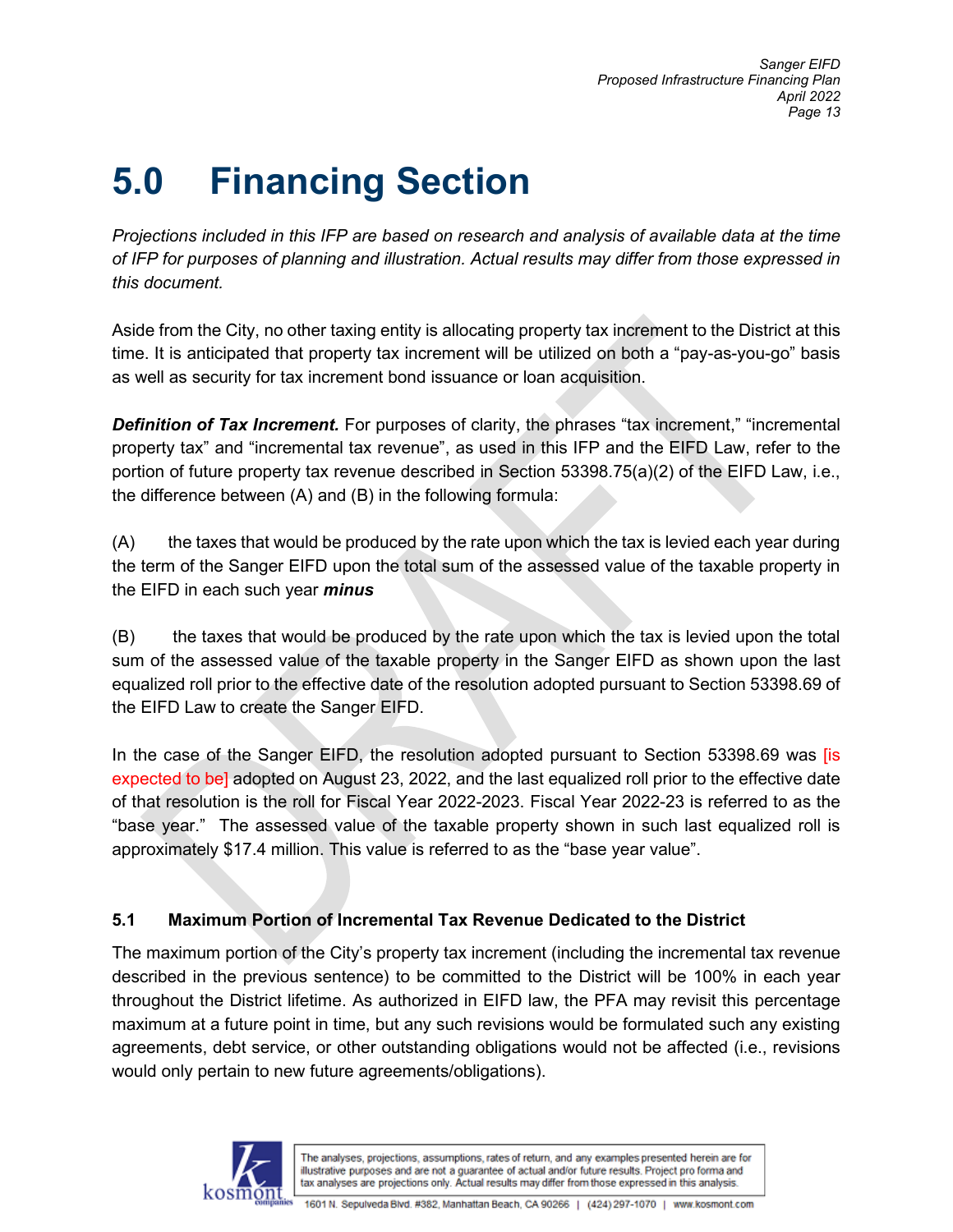#### **5.2 Projection of District Tax Revenues by Year**

Table 3 provides an overview of the projected growth of assessed value, property tax increment, and City allocations to the District over the District lifetime. It is expected that a total of approximately \$67 million of incremental tax revenues will be allocated to the District by the City over the District lifetime. These projections are based on research and analysis of available data at the time of IFP preparation for purposes of illustration. Actual results may differ from those expressed in this document. Appendix C provides additional detail for the projected revenue analysis.

#### **5.3 Plan for Financing Public Facilities**

The PFA intends to utilize numerous funding sources and financing mechanisms to implement the improvements identified in Section 3.2, potentially including District tax increment, grant sources, complementary district formation (e.g., Community Facilities District), impact fees, private sector investment incentivized by the formation of the Sanger EIFD itself, and/or other sources.

As it pertains to the use of District tax increment, the PFA intends to incur debt only when it is financially prudent to do so. It is estimated at this time that the Sanger EIFD will provide funding for approximately \$27 million (in present value dollars) of public improvement costs from a combination of tax increment bond or loan proceeds (multiple issuances may be necessary) and pay-as-you-go tax increment funding over the District lifetime.

#### **5.4 Limit on Total Dollars Allocated to the District**

The total number of dollars of taxes that may be allocated to the District shall not exceed \$135,000,000 in nominal dollars over the District lifetime.

#### **5.5 District Termination Date**

The District will cease to exist the earlier of: (i) forty five (45) years from the date on which the issuance of bonds is approved by the PFA, or (ii) June 30, 2099. This IFP assumes that the District will be formed in Fiscal Year 2022-2023 and will begin receiving tax revenues in Fiscal Year 2023- 2024.

#### **5.6 Analysis of Costs to Provide Facilities and Services**

Appendix D to this IFP includes, as part of the Fiscal Impact Analysis, an analysis of the costs to the City for providing facilities and services to the area of the District while the area is being developed and after the area is developed. It is estimated that, at Year 30 of the District lifetime (assumed stabilized buildout of District area), annual costs to the City will be approximately \$1.8 million to service the area of the District. Annual revenues to the City are estimated at approximately \$2.7 million from development within the District.

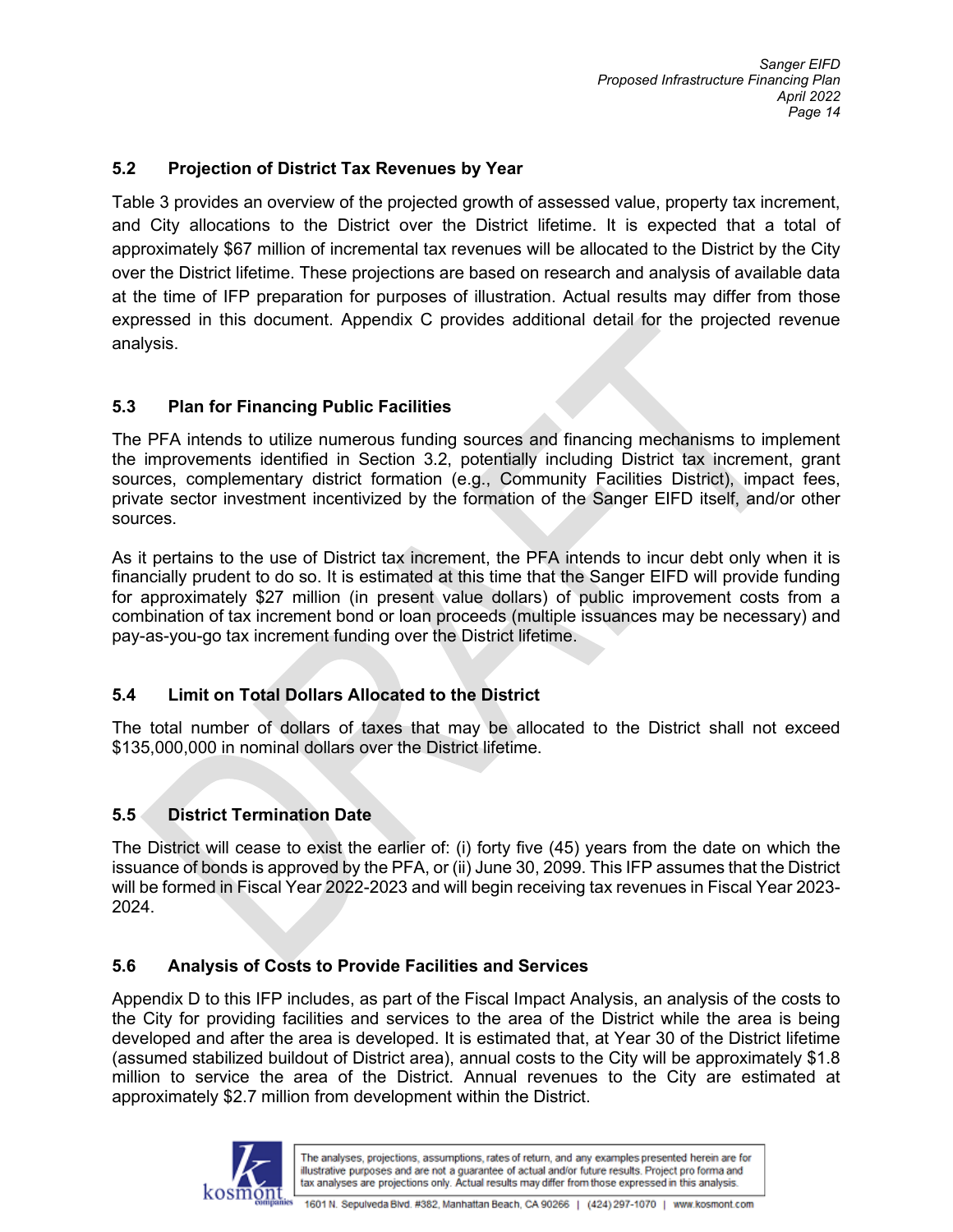|                |                    |                       |                     |                     | <b>City AB8 Property Tax Allocation</b> |            |              | <b>City MVLF In-Lieu Allocation</b> |                  |                  |                  |                     |
|----------------|--------------------|-----------------------|---------------------|---------------------|-----------------------------------------|------------|--------------|-------------------------------------|------------------|------------------|------------------|---------------------|
|                |                    |                       | <b>Property Tax</b> | <b>Average City</b> | City AB8                                | Portion of | City AB8     | <b>Average City</b>                 | <b>City MVLF</b> | Portion of       | <b>City MVLF</b> | <b>Total Taxes</b>  |
|                | <b>Fiscal Year</b> | Incremental           | Increment @         | <b>AB8 Share</b>    | Increment                               | City AB8   | Increment    | <b>MVLF Share</b>                   | <b>Increment</b> | <b>City MVLF</b> | Increment        | <b>Allocated to</b> |
|                |                    | <b>Assessed Value</b> | 1% General          | Available           | Available                               | Share      | Allocated    | <b>Available</b>                    | <b>Available</b> | <b>Allocated</b> | Allocated        | <b>EIFD</b>         |
|                |                    |                       | Levy                |                     |                                         | Allocated  |              |                                     |                  |                  |                  |                     |
| $\mathbf{0}$   | 2022 / 2023        | \$0                   | \$0                 | 9.54%               | \$0                                     | 100%       | \$0          | 20.7%                               | \$0              | 100%             | \$0              | \$0                 |
|                | 2023 / 2024        | \$16,804,189          | \$168,042           | 9.54%               | \$16,031                                | 100%       | \$16,031     | 20.7%                               | \$34,793         | 100%             | \$34,793         | \$50,824            |
| $\overline{2}$ | 2024 / 2025        | \$34,273,570          | \$342,736           | 9.54%               | \$32,697                                | 100%       | \$32,697     | 20.7%                               | \$70,963         | 100%             | \$70,963         | \$103,660           |
| 3              | 2025 / 2026        | \$52,428,029          | \$524,280           | 9.54%               | \$50,016                                | 100%       | \$50,016     | 20.7%                               | \$108,552        | 100%             | \$108,552        | \$158,568           |
| 4              | 2026 / 2027        | \$71,287,981          | \$712,880           | 9.54%               | \$68,009                                | 100%       | \$68,009     | 20.7%                               | \$147,601        | 100%             | \$147,601        | \$215,610           |
| 5              | 2027 / 2028        | \$103,916,338         | \$1,039,163         | 9.54%               | \$99,136                                | 100%       | \$99,136     | 20.7%                               | \$215,158        | 100%             | \$215,158        | \$314,295           |
| 6              | 2028 / 2029        | \$124,511,546         | \$1,245,115         | 9.54%               | \$118,784                               | 100%       | \$118,784    | 20.7%                               | \$257,801        | 100%             | \$257,801        | \$376,585           |
| 7              | 2029 / 2030        | \$145,882,019         | \$1,458,820         | 9.54%               | \$139,171                               | 100%       | \$139,171    | 20.7%                               | \$302,048        | 100%             | \$302,048        | \$441,220           |
| 8              | 2030 / 2031        | \$168,050,531         | \$1,680,505         | 9.54%               | \$160,320                               | 100%       | \$160,320    | 20.7%                               | \$347,948        | 100%             | \$347,948        | \$508,268           |
| 9              | 2031 / 2032        | \$191,040,455         | \$1,910,405         | 9.54%               | \$182,253                               | 100%       | \$182,253    | 20.7%                               | \$395,549        | 100%             | \$395,549        | \$577,801           |
| 10             | 2032 / 2033        | \$229,275,151         | \$2,292,752         | 9.54%               | \$218,728                               | 100%       | \$218,728    | 20.7%                               | \$474,713        | 100%             | \$474,713        | \$693,442           |
| 11             | 2033 / 2034        | \$240,902,211         | \$2,409,022         | 9.54%               | \$229,821                               | 100%       | \$229,821    | 20.7%                               | \$498,787        | 100%             | \$498,787        | \$728,608           |
| 12             | 2034 / 2035        | \$252,895,667         | \$2,528,957         | 9.54%               | \$241,262                               | 100%       | \$241,262    | 20.7%                               | \$523,619        | 100%             | \$523,619        | \$764,882           |
| 13             | 2035 / 2036        | \$265,265,524         | \$2,652,655         | 9.54%               | \$253,063                               | 100%       | \$253,063    | 20.7%                               | \$549,231        | 100%             | \$549,231        | \$802,295           |
| 14             | 2036 / 2037        | \$278,022,042         | \$2,780,220         | 9.54%               | \$265,233                               | 100%       | \$265,233    | 20.7%                               | \$575,644        | 100%             | \$575,644        | \$840,877           |
| 15             | 2037 / 2038        | \$291,175,739         | \$2,911,757         | 9.54%               | \$277,782                               | 100%       | \$277,782    | 20.7%                               | \$602,878        | 100%             | \$602,878        | \$880,660           |
| 16             | 2038 / 2039        | \$304,737,399         | \$3,047,374         | 9.54%               | \$290,719                               | 100%       | \$290,719    | 20.7%                               | \$630,958        | 100%             | \$630,958        | \$921,677           |
| 17             | 2039 / 2040        | \$318,718,080         | \$3,187,181         | 9.54%               | \$304,057                               | 100%       | \$304,057    | 20.7%                               | \$659,905        | 100%             | \$659,905        | \$963,962           |
| 18             | 2040 / 2041        | \$333,129,117         | \$3,331,291         | 9.54%               | \$317,805                               | 100%       | \$317,805    | 20.7%                               | \$689,743        | 100%             | \$689,743        | \$1,007,548         |
| 19             | 2041 / 2042        | \$347,982,132         | \$3,479,821         | 9.54%               | \$331,975                               | 100%       | \$331,975    | 20.7%                               | \$720,496        | 100%             | \$720,496        | \$1,052,471         |
| 20             | 2042 / 2043        | \$363,289,041         | \$3,632,890         | 9.54%               | \$346,578                               | 100%       | \$346,578    | 20.7%                               | \$752,189        | 100%             | \$752,189        | \$1,098,766         |
| 21             | 2043 / 2044        | \$379,062,057         | \$3,790,621         | 9.54%               | \$361,625                               | 100%       | \$361,625    | 20.7%                               | \$784,847        | 100%             | \$784,847        | \$1,146,472         |
| 22             | 2044 / 2045        | \$395,313,703         | \$3,953,137         | 9.54%               | \$377,129                               | 100%       | \$377,129    | 20.7%                               | \$818,495        | 100%             | \$818,495        | \$1,195,625         |
| 23             | 2045 / 2046        | \$412,056,813         | \$4,120,568         | 9.54%               | \$393,102                               | 100%       | \$393,102    | 20.7%                               | \$853,162        | 100%             | \$853,162        | \$1,246,264         |
| 24             | 2046 / 2047        | \$429,304,548         | \$4,293,045         | 9.54%               | \$409,557                               | 100%       | \$409,557    | 20.7%                               | \$888,873        | 100%             | \$888,873        | \$1,298,430         |
| 25             | 2047 / 2048        | \$447,070,393         | \$4,470,704         | 9.54%               | \$426,505                               | 100%       | \$426,505    | 20.7%                               | \$925,658        | 100%             | \$925,658        | \$1,352,163         |
| 26             | 2048 / 2049        | \$465,368,174         | \$4,653,682         | 9.54%               | \$443,961                               | 100%       | \$443,961    | 20.7%                               | \$963,543        | 100%             | \$963,543        | \$1,407,504         |
| 27             | 2049 / 2050        | \$484,212,062         | \$4,842,121         | 9.54%               | \$461,938                               | 100%       | \$461,938    | 20.7%                               | \$1,002,559      | 100%             | \$1,002,559      | \$1,464,498         |
| 28             | 2050 / 2051        | \$503,616,583         | \$5,036,166         | 9.54%               | \$480,450                               | 100%       | \$480,450    | 20.7%                               | \$1,042,736      | 100%             | \$1,042,736      | \$1,523,186         |
| 29             | 2051 / 2052        | \$523,596,625         | \$5,235,966         | 9.54%               | \$499,511                               | 100%       | \$499,511    | 20.7%                               | \$1,084,105      | 100%             | \$1,084,105      | \$1,583,616         |
| 30             | 2052 / 2053        | \$544,167,445         | \$5,441,674         | 9.54%               | \$519,136                               | 100%       | \$519,136    | 20.7%                               | \$1,126,697      | 100%             | \$1,126,697      | \$1,645,832         |
| 31             | 2053 / 2054        | \$555,399,582         | \$5,553,996         | 9.54%               | \$529,851                               | 100%       | \$529,851    | 20.7%                               | \$1,149,953      | 100%             | \$1,149,953      | \$1,679,804         |
| 32             | 2054 / 2055        | \$566,856,361         | \$5,668,564         | 9.54%               | \$540,781                               | 100%       | \$540,781    | 20.7%                               | \$1,173,674      | 100%             | \$1,173,674      | \$1,714,455         |
| 33             | 2055 / 2056        | \$578,542,276         | \$5,785,423         | 9.54%               | \$551,929                               | 100%       | \$551,929    | 20.7%                               | \$1,197,870      | 100%             | \$1,197,870      | \$1,749,799         |
| 34             | 2056 / 2057        | \$590,461,909         | \$5,904,619         | 9.54%               | \$563,301                               | 100%       | \$563,301    | 20.7%                               | \$1,222,549      | 100%             | \$1,222,549      | \$1,785,850         |
| 35             | 2057 / 2058        | \$602,619,934         | \$6,026,199         | 9.54%               | \$574,899                               | 100%       | \$574,899    | 20.7%                               | \$1,247,722      | 100%             | \$1,247,722      | \$1,822,622         |
| 36             | 2058 / 2059        | \$615,021,120         | \$6,150,211         | 9.54%               | \$586,730                               | 100%       | \$586,730    | 20.7%                               | \$1,273,399      | 100%             | \$1,273,399      | \$1,860,129         |
| 37             | 2059 / 2060        | \$627,670,330         | \$6,276,703         | 9.54%               | \$598,797                               | 100%       | \$598,797    | 20.7%                               | \$1,299,589      | 100%             | \$1,299,589      | \$1,898,386         |
| 38             | 2060 / 2061        | \$640,572,524         | \$6,405,725         | 9.54%               | \$611,106                               | 100%       | \$611,106    | 20.7%                               | \$1,326,303      | 100%             | \$1,326,303      | \$1,937,409         |
| 39             | 2061 / 2062        | \$653,732,762         | \$6,537,328         | 9.54%               | \$623,661                               | 100%       | \$623,661    | 20.7%                               | \$1,353,551      | 100%             | \$1,353,551      | \$1,977,212         |
| 40             | 2062 / 2063        | \$667,156,205         | \$6,671,562         | 9.54%               | \$636,467                               | 100%       | \$636,467    | 20.7%                               | \$1,381,344      | 100%             | \$1,381,344      | \$2,017,811         |
| 41             | 2063 / 2064        | \$680,848,116         | \$6,808,481         | 9.54%               | \$649,529                               | 100%       | \$649,529    | 20.7%                               | \$1,409,693      | 100%             | \$1,409,693      | \$2,059,222         |
| 42             | 2064 / 2065        | \$694,813,866         | \$6,948,139         | 9.54%               | \$662,852                               | 100%       | \$662,852    | 20.7%                               | \$1,438,609      | 100%             | \$1,438,609      | \$2,101,462         |
| 43             | 2065 / 2066        | \$709,058,931         | \$7,090,589         | 9.54%               | \$676,442                               | 100%       | \$676,442    | 20.7%                               | \$1,468,104      | 100%             | \$1,468,104      | \$2,144,546         |
| 44             | 2066 / 2067        | \$723,588,897         | \$7,235,889         | 9.54%               | \$690,304                               | 100%       | \$690,304    | 20.7%                               | \$1,498,188      | 100%             | \$1,498,188      | \$2,188,492         |
| 45             | 2067 / 2068        | \$738,409,462         | \$7,384,095         | 9.54%               | \$704,443                               | 100%       | \$704,443    | 20.7%                               | \$1,528,874      | 100%             | \$1,528,874      | \$2,233,317         |
| 46             | 2068 / 2069        | \$753,526,439         | \$7,535,264         | 9.54%               | \$718,864                               | 100%       | \$718,864    | 20.7%                               | \$1,560,174      | 100%             | \$1,560,174      | \$2,279,038         |
| 47             | 2069 / 2070        | \$768,945,755         | \$7,689,458         | 9.54%               | \$733,574                               | 100%       | \$733,574    | 20.7%                               | \$1,592,099      | 100%             | \$1,592,099      | \$2,325,673         |
| 48             | 2070 / 2071        | \$784,673,458         | \$7,846,735         | 9.54%               | \$748,578                               | 100%       | \$748,578    | 20.7%                               | \$1,624,663      | 100%             | \$1,624,663      | \$2,373,242         |
| 49             | 2071 / 2072        | \$800,715,715         | \$8,007,157         | 9.54%               | \$763,883                               | 100%       | \$763,883    | 20.7%                               | \$1,657,879      | 100%             | \$1,657,879      | \$2,421,762         |
| 50             | 2072 / 2073        | \$817,078,816         | \$8,170,788         | 9.54%               | \$779,493                               | 100%       | \$779,493    | 20.7%                               | \$1,691,759      | 100%             | \$1,691,759      | \$2,471,252         |
|                |                    | Total                 | \$222,870,476       |                     | \$21,261,843                            | 100%       | \$21,261,843 |                                     | \$46,145,246     | 100%             | \$46,145,246     | \$67,407,089        |
|                |                    | Present Value @ 3%    | \$90,233,849        |                     | \$8,608,309                             | 100%       | \$8,608,309  |                                     | \$18,682,883     | 100%             | \$18,682,883     | \$27,291,193        |

#### *Table 3: Projection of District Revenues by Year*

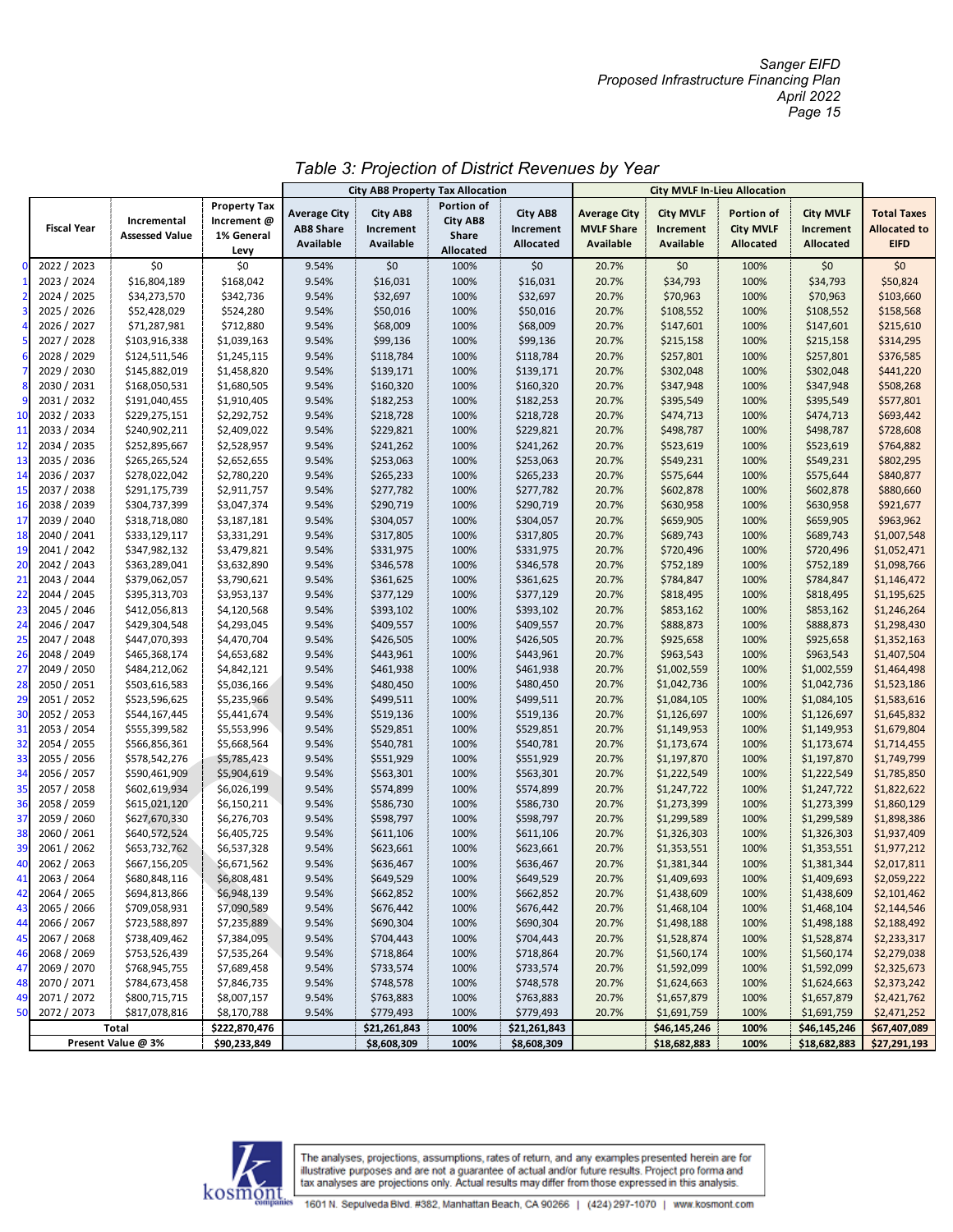#### **5.7 Fiscal Impact Analysis**

Appendix D to this IFP includes an analysis of the projected fiscal impact of the District and the associated development upon the City, as the only affected taxing entity that is allocating tax increment revenues to the District. Table 4 presents an overview of fiscal impacts to the City. It is estimated that, at Year 30 of the District lifetime, the District area will generate an annual net fiscal surplus of approximately \$1.0 million to the City.

Over 50 years, it is estimated that District activity will generate a positive net fiscal impact of approximately \$15 million for the City on a present-value basis.

|                                                    | Annual<br>(Stablized)<br>Year $30$ | <b>Year 0-50</b><br>Nominal<br>Total | <b>Year 0-50</b><br><b>Present Value</b><br>@ 3.0% |
|----------------------------------------------------|------------------------------------|--------------------------------------|----------------------------------------------------|
| <b>City of Sanger</b>                              |                                    |                                      |                                                    |
| Estimated Fiscal Revenues (Net of EIFD Allocation) | \$2,748,900                        | \$113,886,200                        | \$42,343,900                                       |
| <b>Estimated Fiscal Expenditures</b>               | \$1,764,200                        | \$73,355,500                         | \$27,314,500                                       |
| <b>Estimated Net Fiscal Impact to City</b>         | \$984,700                          | \$40,530,700                         | \$15,029,400                                       |
|                                                    |                                    |                                      |                                                    |

#### *Table 4: Overview of Fiscal Impacts to City*

#### **5.8 Developer Reimbursement for Transit Priority Project**

The PFA does not intend to finance any potential costs that may be incurred by reimbursing a developer of a project that is both located entirely within the boundaries of the District and qualifies for the Transit Priority Project Program, pursuant to Section 65470. To the extent that a developer is willing to fund Transit Priority Project infrastructure expenditures beyond and in advance of said developer's fair share (not contemplated at this time), the PFA may consider and evaluate such reimbursement at the appropriate time.

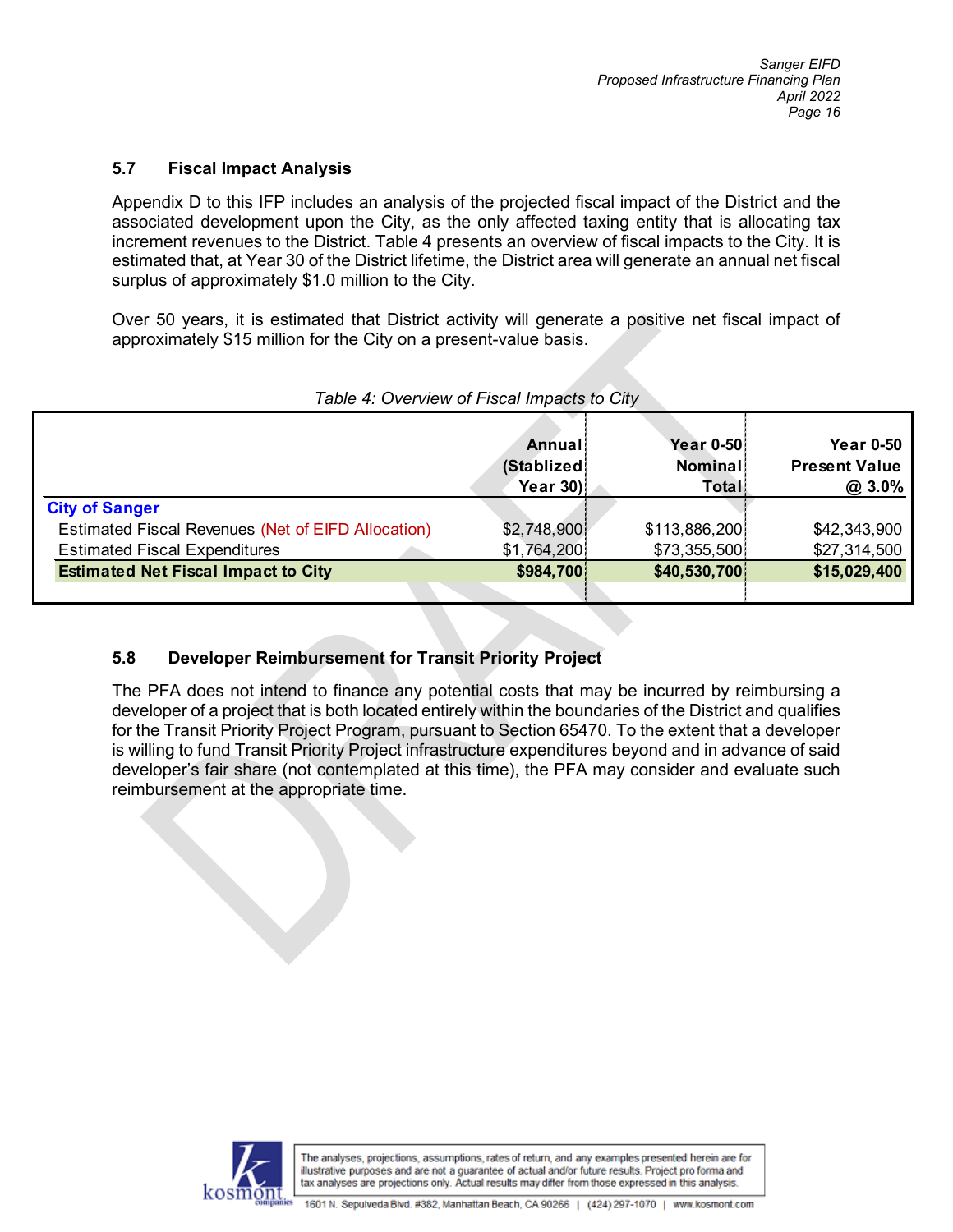### **6.0 Removal of Dwelling Units and Replacement Housing Plan**

The PFA does not anticipate that any housing units will be removed as a result of any public works construction within the area of the District or private development within the area of the District that is subject to a written agreement with the District or that is financed in whole or in part by the District. However, if any relocation of dwelling units is deemed to be required in the future for a project financed by the District, the PFA will comply with the requirements of Government Code Section 53398.56.

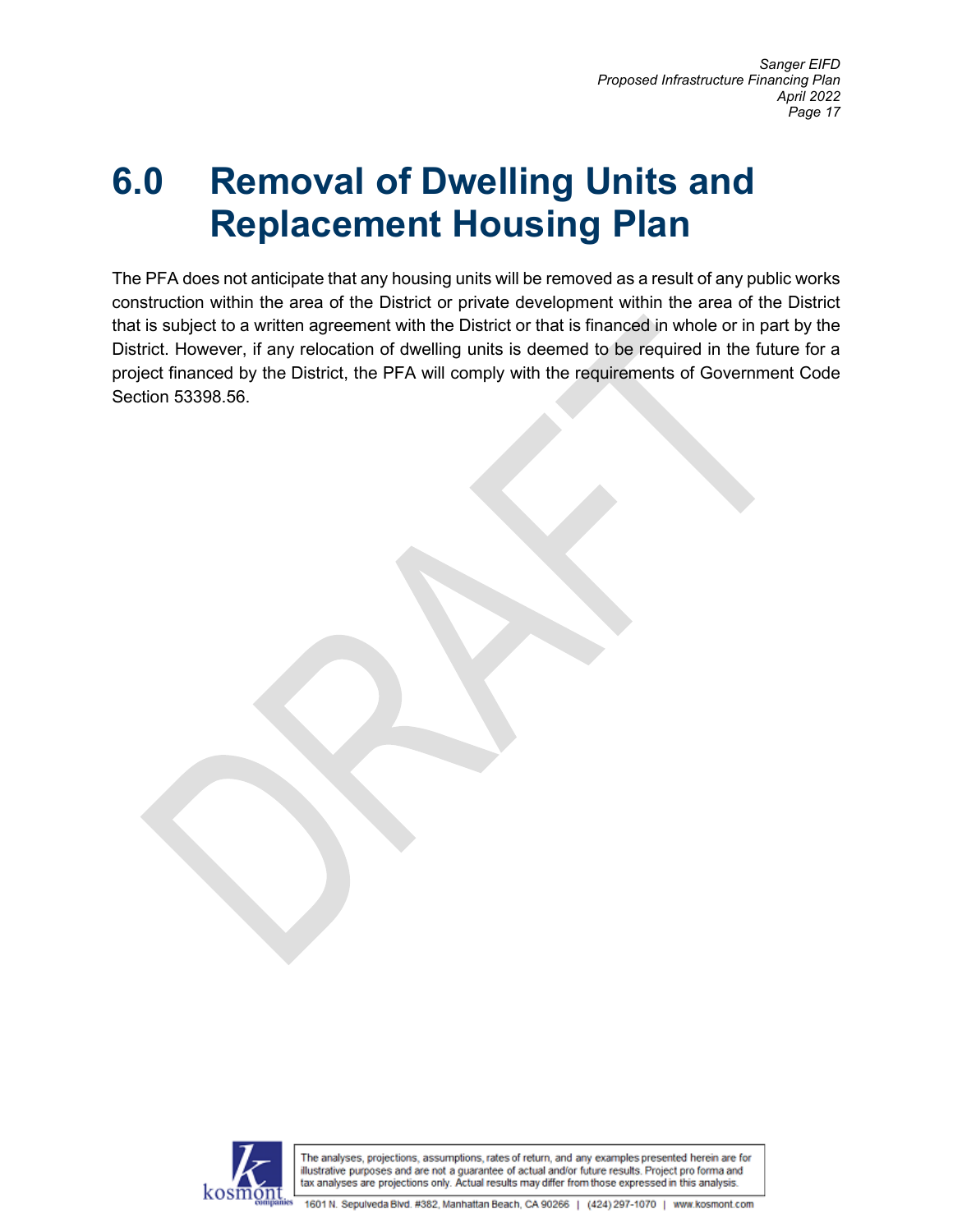## **7.0 Goals of the District**

As stated in the Resolution of Intention, the goal of the Sanger EIFD is to assist in the provision of public facilities of communitywide significance that provide significant benefits and promote economic development within the boundaries of the Sanger EIFD or the surrounding community and, for those facilities located outside the Sanger EIFD boundaries which also have a tangible connection to the Sanger EIFD.

More specifically, the goals of the District's implementation of the public facilities outlined in Section 3.2 are to support the City's General Plan and to provide the infrastructure foundation for the development of critically-needed housing and commercial development in the community and greater region. The District additionally aims to implement Statewide policy goals of housing supply and sustainable infrastructure investment.

Additional objectives include economic development in the form of fiscal revenue generation for the City and other taxing entities, job creation, housing production, and improvement of quality of life. The District will be utilized to address critical infrastructure funding needs, which are are critical to catalyze private sector investment and development.